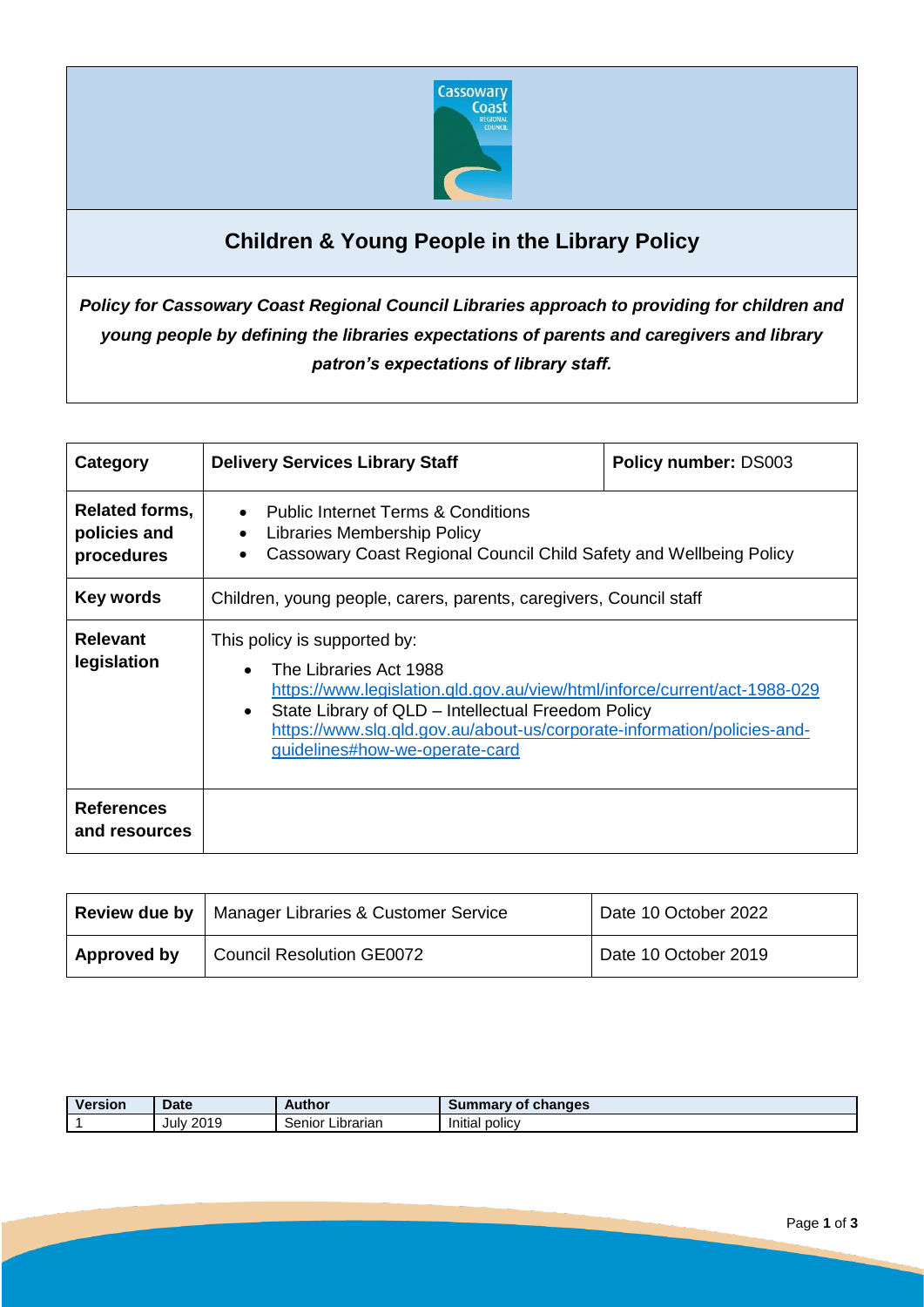## **CHILDREN AND YOUNG PEOPLE IN THE LIBRARY POLICY**

#### **1. Purpose**

Defines the Cassowary Coast Regional Council's expectations of parents, carers and Council staff and the care of children and young people in the library.

#### **2. Scope**

This policy applies to all Cassowary Coast Regional Council Library branches.

#### **3. Definitions and principles**

- (a) Child/Children: refers to children aged from birth to twelve years.
- (b) Young Person: refers to young adults aged from thirteen to eighteen years.
- (c) Carer/Caregiver: a parent, an assigned adult or young person sixteen years or older.
- (d) Council staff: employees of Cassowary Coast Regional Council.
- (e) Patron: any person using a Cassowary Coast Regional Council Library.
- (f) Contractors: persons contracted to perform services on behalf of Cassowary Coast Regional Council.
- (g) Volunteers: registered volunteers of Cassowary Coast Regional Council.

#### **4. Procedure**

Cassowary Coast Regional Council Libraries endeavor to provide a welcoming, inclusive and safe library space for all to enjoy.

#### **4.1 Expectations of Parents, Carers And Caregivers**

Cassowary Coast Regional Council Libraries seeks the cooperation of carers/caregivers to ensure that children's and young people's experience in our libraries is consistently positive. Cassowary Coast Library staff do not supervise children and young people and there are risks that unattended children may leave the library at any time, hurt themselves or be approached by strangers. Carers/caregivers are asked to understand that:

- Council expects carer/caregivers are providing the required level of supervision to all children while at a Cassowary Coast Library.
- It is required that children aged 0 8 year of age are directly supervised by a carer/caregiver at all times whilst in the libraries or when attending an organized children's' activity.
- Carers/caregivers of children aged from  $9 12$  years of age must remain in the building.
- Carers/caregivers accompanying children should alert a library staff member to any adverse interactions with other library patrons.